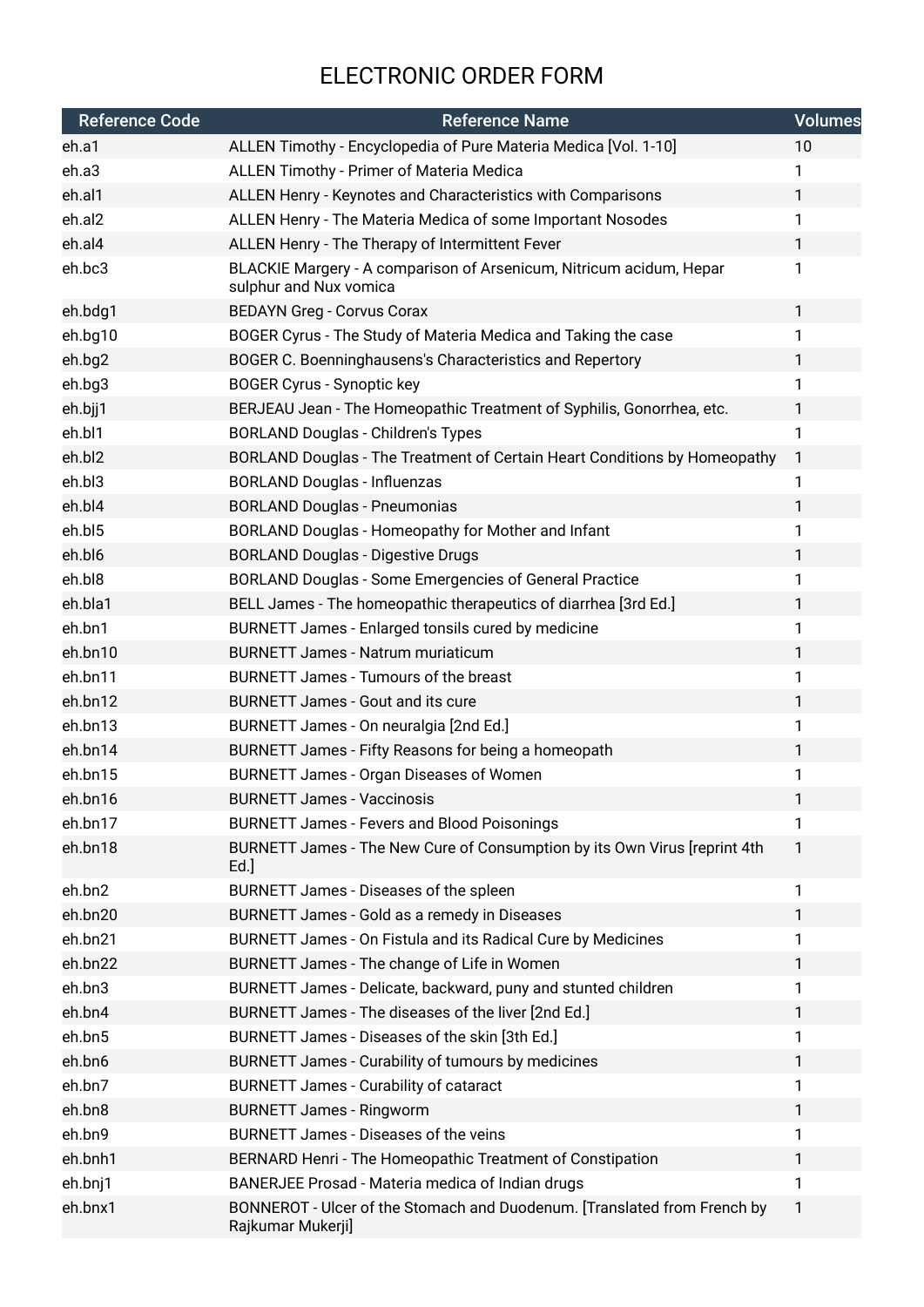| <b>Reference Code</b> | <b>Reference Name</b>                                                                                       | <b>Volumes</b> |
|-----------------------|-------------------------------------------------------------------------------------------------------------|----------------|
| eh.br1                | BOERICKE William - Pocket Manual of Homeopathic Materia Medica                                              | 1              |
| eh.br3                | BOERICKE William, DEWEY Willis - The Twelve Tissue Remedies of Schuessler                                   | 1              |
| eh.bsr1               | BENSON Reuel - Homeopathic Nursery Manual                                                                   | 1              |
| eh.btv1               | BHATIA V. R. - Influenza and Its Homoeopathic Treatment                                                     | 1              |
| eh.bwa1               | BLACKWOOD Alexander - Diseases of the kidneys and nerves                                                    | 1              |
| eh.bwa2               | BLACKWOOD Alexander - Diseases of the heart                                                                 | 1.             |
| eh.bwa3               | BLACKWOOD Alexander - A Manual of Materia Medica, therapeutics and<br>Pharmacology with Clinical Index      | 1              |
| eh.bwa4               | BLACKWOOD Alexander - The food Tract: Its Ailments and Disease of the<br>Peritoneum                         | 1              |
| eh.bwa5               | BLACKWOOD Alexander - Diseases of the Liver, Pancreas and Ductless Glands                                   | 1              |
| eh.bwg1               | BIDWELL Glen - How to Use the Repertory with a Practical Analysis of forty<br>Homoeopathic Remedies         | 1              |
| eh.c1                 | CLARKE John - Dictionary of Practical Materia Medica [Vol. 1-3]                                             | 3              |
| eh.c10                | CLARKE John - Therapeutics of the serpent poisons                                                           | 1              |
| eh.c11                | CLARKE John - Radium as an internal remedy                                                                  | 1              |
| eh.c12                | CLARKE John - The therapeutics of cancer                                                                    | 1              |
| eh.c13                | CLARKE John - Cholera, Diarrhoea and Dysentery                                                              | 1              |
| eh.c14                | CLARKE John - Non Surgical Treatment of Diseases of the Glands and Bones                                    | 1              |
| eh.c17                | CLARKE John - Constitutional Medicine with especial reference to the three<br>constitutions of Von Grauvogl | 1              |
| eh.c20                | CLARKE John - Gunpowder as a War remedy                                                                     | 1              |
| eh.c21                | <b>CLARKE John - Haemorrhoids and Habitual Constipation</b>                                                 | 1              |
| eh.c22                | CLARKE John - Homeopathy explained                                                                          | 1              |
| eh.c3                 | CLARKE John - Whooping cough cured with coqueluchin                                                         | 1              |
| eh.c4                 | CLARKE John - Diseases of the heart and arteries                                                            | 1              |
| eh.C6                 | CLARKE John - The cure of tumours by medicines                                                              | 1              |
| eh.C7                 | CLARKE John - Grand characteristics of Materia medica                                                       | 1              |
| eh.C8                 | CLARKE John - The prescriber [6th Ed.]                                                                      | 1              |
| eh.cda1               | CHOUDHURI - A Study on Materia Medica and Repertory                                                         | 1              |
| eh.cdh1               | <b>CHOUDHURY Harimohon - Indications of Miasms</b>                                                          | 1              |
| eh.cdh2               | CHOUDHURY Harimohon - 50 Millesimal Potency in Theory and Practice                                          | 1              |
| eh.chr1               | CHAUHAN - Expressive drug pictures of homoeopathic materia medica [Vol. 1]                                  | 1              |
| eh.chr2               | CHAUHAN - Expressive drug pictures of homoeopathic materia medica [Vol. 2]                                  | $\mathbf{1}$   |
| eh.cji1               | CHATTERJI A. N. - Three in One                                                                              | 1              |
| eh.cka1               | <b>CLARKE A. - Decachords</b>                                                                               | 1              |
| eh.clv1               | <b>CLEVELAND Charles - Salient Materia Medica and Therapeutics</b>                                          | 1              |
| eh.ctj1               | CHATTERJEE T. P. - My memorable cures                                                                       | 1              |
| eh.ctj4               | CHATTERJEE T. P. - My Random Notes on some Homeopathic Remedies Reprint                                     | 1              |
| eh.ctj5               | CHATTERJEE T. P. - Fundamentals of Homeopathy and Valuable hints for<br>Practice                            | 1              |
| eh.ctj6               | CHATTERJEE T. P. - Hints on Homeopathic Practice and Children's Diseases                                    | 1              |
| eh.dct2               | DUNCAN T. C. - Hand Book on the Diseases of the Heart and their Homeopathic<br>Treatment                    | $\mathbf{1}$   |
| eh.dfg1               | DRANSFIELD Gill - The Homoeopathic Proving of Spectrum                                                      | 1              |
| eh.dgs1               | DOUGLASS Melford - Skin diseases                                                                            | 1              |
| eh.dgs4               | DOUGLASS Melford - Pearls of Homeopathy                                                                     | 1              |
| eh.dh1                | DUNHAM Carroll - Lectures on Materia Medica                                                                 | 1              |
| eh.dh5                | DUNHAM Carroll - Symptoms, their Study or 'How to Take the Case'                                            | 1              |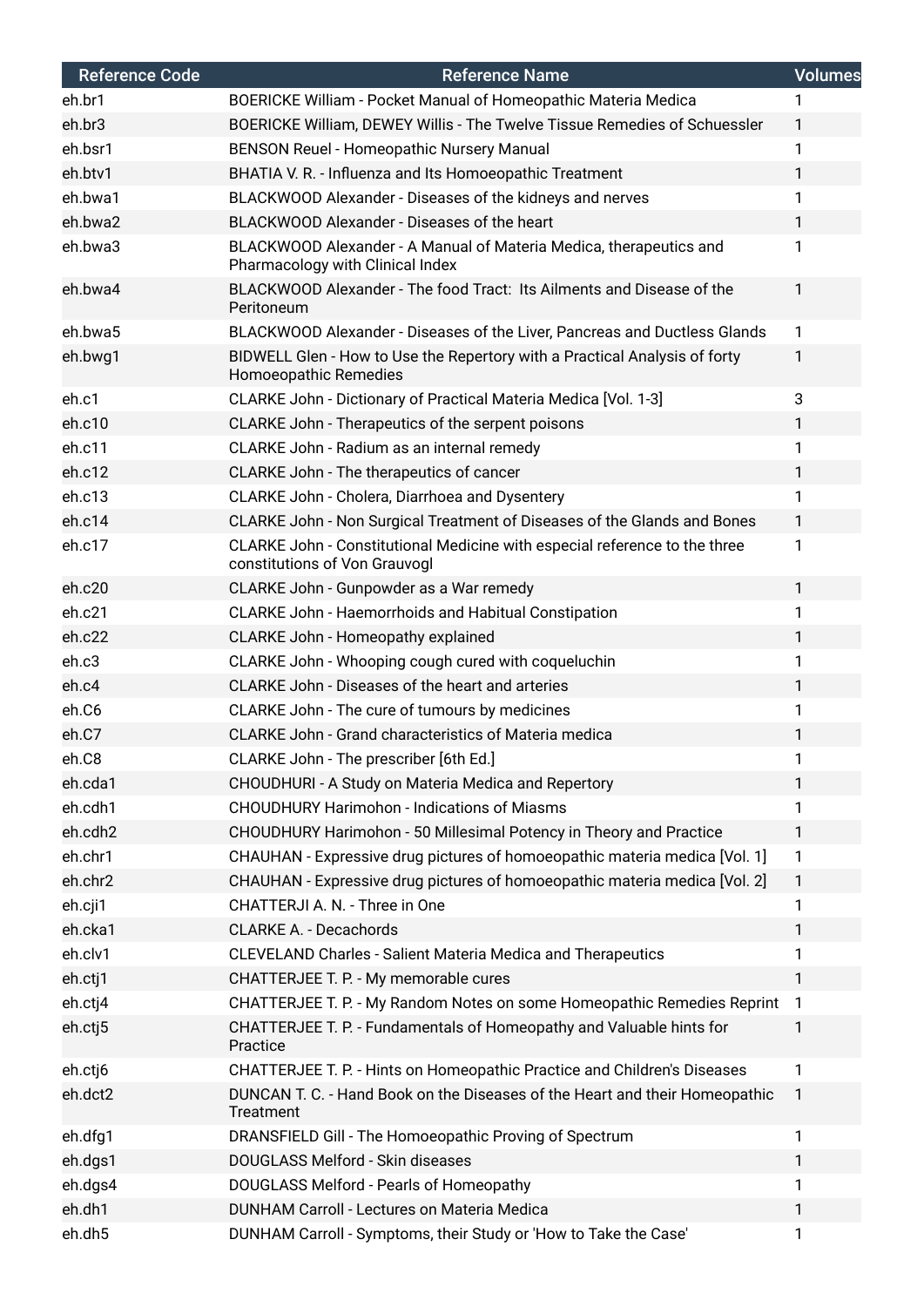| <b>Reference Code</b> | <b>Reference Name</b>                                                                                         | <b>Volumes</b> |
|-----------------------|---------------------------------------------------------------------------------------------------------------|----------------|
| eh.dh6                | DUNHAM Carroll - The Science of Therapeutics. A collection of papers                                          | $\mathbf{1}$   |
| eh.dw5                | DEWEY Willis - Practical Homeopathic Therapeutics                                                             | 1              |
| eh.dyb2               | DIGBY Berkeley - Lac caninum                                                                                  | $\mathbf{1}$   |
| eh.fb10               | FOUBISTER Donald - The Significance of Past History in Homeopathic<br>Prescribing                             | 1              |
| eh.fb2                | <b>FOUBISTER Donald - Homeopathy and Pediatrics</b>                                                           | $\mathbf{1}$   |
| eh.fr2                | FARRINGTON Ernest - Comparisons in Materia Medica with Therapeutic Hints                                      | $\mathbf{1}$   |
| eh.fr3                | FARRINGTON Ernest - Therapeutics Pointers and Lesser writings with some<br>clinical cases                     | $\mathbf{1}$   |
| eh.frh1               | FARRINGTON Harvey - Homeopathy and homeopathic Prescribing                                                    | $\mathbf{1}$   |
| eh.fsp1               | FRASER Peter - Proving of Pavo cristatus                                                                      | 1              |
| eh.fsr1               | FISHER Charles - Homeopathy in obstetric emergencies                                                          | 1              |
| eh.ftb1               | FORTIER-BERNOVILLE Maurice - What we must not do in Homeopathy<br>[Translated from French by R. K. Mukerji]   | 1              |
| eh.fyz5               | FAYAZUDDIN M. - Surgeon's Friends in Homeopathy. Succus Calendula                                             | $\mathbf{1}$   |
| eh.fyz7               | FAYAZUDDIN M. - Surgeon's Friends in Homeopathy. Arnica Montana                                               | $\mathbf{1}$   |
| eh.gcj1               | GILCHRIST J. G. - The Homoeopathic Treatment of Surgical Diseases                                             | 1              |
| eh.gka1               | GASKIN A. - Comparative Study on Kent's Materia Medica                                                        | $\mathbf{1}$   |
| eh.gl3                | GALLAVARDIN Jean-Pierre - Repertory of Psychic Medicines with Materia<br>Medica                               | 1              |
| eh.gm1                | <b>GRIMMER Arthur - The Collected Works</b>                                                                   | $\mathbf{1}$   |
| eh.gsd3               | GIBSON Douglas - Fear and Homeopathy                                                                          | $\mathbf{1}$   |
| eh.gvt2               | GUNAVANTE S. M. - The "genius" of homeopathic remedies                                                        | $\mathbf{1}$   |
| eh.h1                 | HAHNEMANN Samuel - Materia medica pura                                                                        | $\overline{2}$ |
| eh.h2                 | HAHNEMANN Samuel - The Chronic Diseases, their Peculiar Nature and their<br>Homoeopathic                      | $\overline{2}$ |
| eh.h3                 | HAHNEMANN Samuel - Organon of Medicine                                                                        | $\mathbf{1}$   |
| eh.hcw1               | HUTCHISON John - Seven-hundred Redline Symptoms                                                               | 1              |
| eh.he1                | HOYNE Temple - Clinical Therapeutics [Vol. 1-2]                                                               | 2              |
| eh.hj1                | HIND Jai - Chronic Diseases and Theory of Miasms - Team of Experienced<br><b>Teachers</b>                     | $\mathbf{1}$   |
| eh.hr1                | HERING Constantine - Guiding Symptoms of our Materia Medica (Vol. 1-10)                                       | 10             |
| eh.hr4                | HERING Constantine - The homeopathic domestic physician                                                       | $\mathbf{1}$   |
| eh.hs1                | HUGHES R., DAKE J. P. - Cyclopaedia of Drug Pathogenesy [Vol. 1-4]                                            | 4              |
| eh.hs2                | HUGHES Richard - Manual of Pharmacodynamics                                                                   | $\mathbf{1}$   |
| eh.hs5                | HUGHES Richard - A Manuel of Therapeutics: According to the Method of<br>Hahnemann                            | 1              |
| eh.j11                | JAHR Georg - The Venereal Diseases, their Pathological Nature, Correct<br>Diagnosis and Homeopathic Treatment | 1              |
| eh.j2                 | JAHR Georg - Forty years of practice [Translated with Notes and New Remedies,<br>by Charles J. Hempel, M.D.]  | $\mathbf{1}$   |
| eh.J8                 | JAHR Georg - Homoeopathic Treatment of diseases of Females and Infants at<br>the Breast                       | $\mathbf{1}$   |
| eh.k2                 | KENT James - Lectures on Homeopathic Materia Medica [4th Ed.]                                                 | 1              |
| eh.k5                 | KENT James - Kent Lectures on Homeopathic Philosophy                                                          | $\mathbf{1}$   |
| eh.kkp1               | KRISHNA KUMAR - Talks on poisons, Metals acids & Nosodes used as<br><b>Homeopathic Medicines</b>              | 1              |
| eh.kkp2               | KRISHNA KUMAR P. - The women, female problems and their cure                                                  | 1              |
| eh.kkp3               | KRISHNA KUMAR P. - The Man, Sexual Problems and their Cure                                                    | 1              |
| eh.kkv1               | KULKARNI V. - Gynecology and Obstetrics                                                                       | 1              |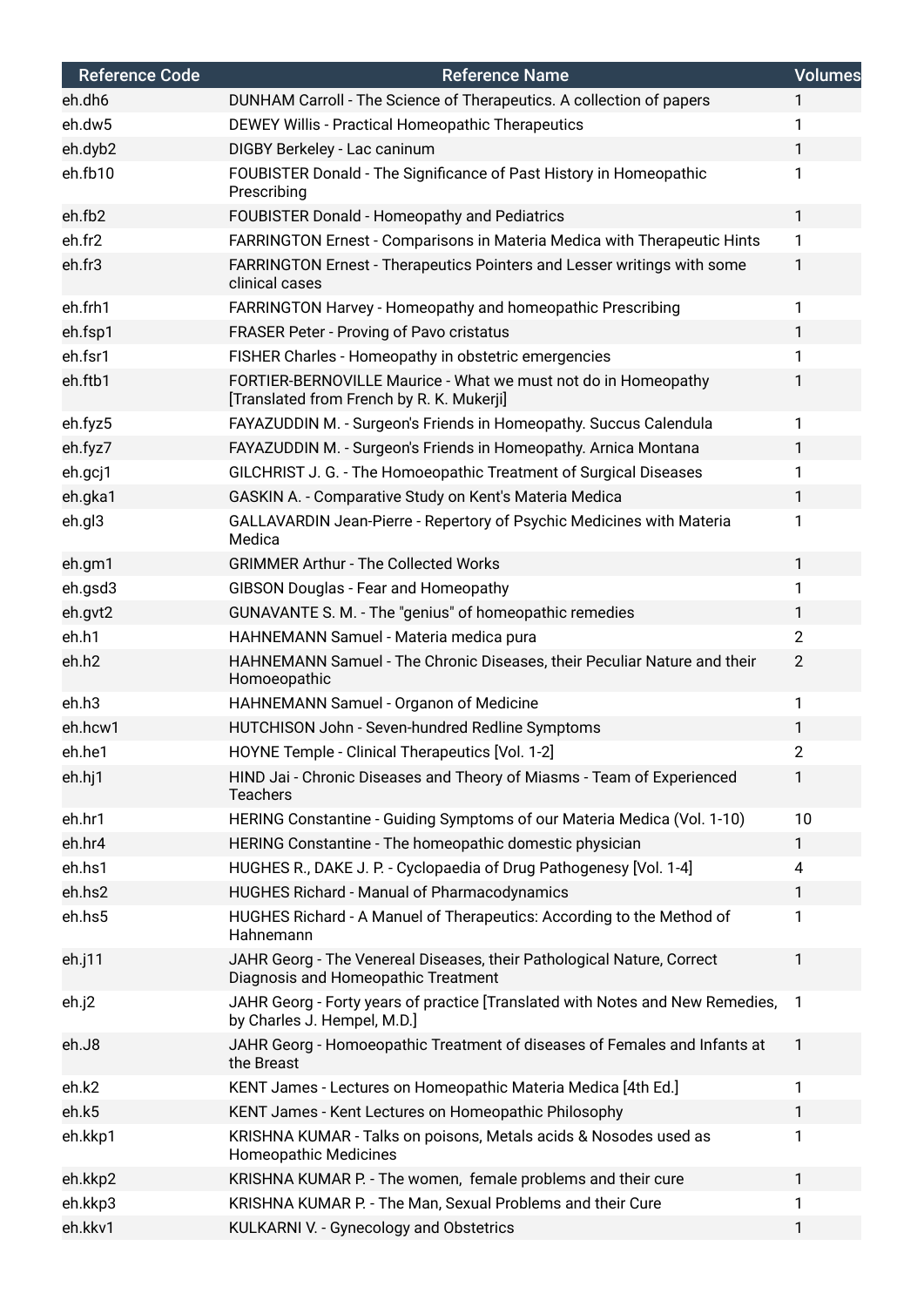| <b>Reference Code</b> | <b>Reference Name</b>                                                                                 | <b>Volumes</b> |
|-----------------------|-------------------------------------------------------------------------------------------------------|----------------|
| eh.kmy1               | KRISHNAMURTHY V. K. - Homeopathy in Accidents and Injuries                                            | 1              |
| eh.kr2                | <b>KNERR Calvin - Drug Relationship</b>                                                               | 1              |
| eh.ll1                | LILIENTHAL Samuel - Homeopathic therapeutics [2nd Ed.]                                                | 1              |
| eh.lp2                | LIPPE, von Adolph - Keynotes and Red line Symptoms of the Materia Medica                              | $\mathbf{1}$   |
| eh.lp3                | Lippe A. von-Keynotes of the Homeop. Materia Medica                                                   |                |
| eh.lrp1               | LE ROUX Patricia - Lac Caninum, remedy of ailments from child sexual abuse                            | $\mathbf{1}$   |
| eh.lsr6               | LEESER Otto - Homeopathic Materia Medica. [Translated by Boyd L. J.]                                  | 1              |
| eh.mf1                | MACFARLAN Donald - Concise pictures of dynamised drugs: personally proven                             | $\mathbf{1}$   |
| eh.mfj1               | MOFFAT John - Homoeopathic therapeutics in ophthalmology                                              | 1              |
| eh.mhh1               | MALHOTRA H. C. - Care and Treatment - Fistula, Piles                                                  | $\mathbf{1}$   |
| eh.mhh2               | MALHOTRA H. C. - Menses and Health [A Lady's Manual of Homeopathic care]                              | $\mathbf{1}$   |
| eh.mjr1               | MAJUMDAR P. C. - Appendicitis curable by Medicine                                                     | 1              |
| eh.mjs1               | MOORE James - Dog Diseases Treated by Homeopathy                                                      | 1              |
| eh.mtf2               | MASTER Farokh - A proving of Moccasin Snake [Toxicophis]                                              | 1              |
| eh.mtf3               | <b>MASTER Farokh - Ammoniums: The Sour Prunes</b>                                                     | 1              |
| eh.mtf7               | <b>MASTER Farokh - Agitated Argentums</b>                                                             | 1              |
| eh.mts1               | MOUNT S. J. L. - Migraine                                                                             | 1              |
| eh.nh2                | NASH Eugene - Leaders in typhoid fever                                                                | 1              |
| eh.nh3                | NASH Eugene - Regional leaders [2nd Ed.]                                                              | 1              |
| eh.nh4                | NASH Eugene - The testimony of the clinic                                                             | 1              |
| eh.nh5                | NASH Eugene - Leaders for the Use of Sulphur                                                          | $\mathbf{1}$   |
| eh.nh8                | NASH Eugene - Expanded works of Nash                                                                  | 1              |
| eh.oth1               | OSTROM Homer - Leucorrhoea and other Varieties of Gynaecological Catarrh                              | 1              |
| eh.pew1               | PAIGE H. W. - Diseases of the Lungs, Bronchi and Pleura                                               | $\mathbf{1}$   |
| eh.pfa2               | PULFORD Alfred - Homoeopathic Materia Medica of Graphic Drug Pictures and<br><b>Clinical Comments</b> | $\mathbf{1}$   |
| eh.pss1               | PALSULE S. G. - Asthma and Blood Pressure                                                             | 1              |
| eh.pss2               | PALSULE S. G. - Dentistry and Homeopathy                                                              |                |
| eh.pss3               | PALSULE S. G. - Homeopathic Treatment for E. N. T. Diseases                                           | $\mathbf{1}$   |
| eh.ptk2               | PHATAK S. R. - Materia Medica of Homoeopathic medicines                                               | 1              |
| eh.rb2                | ROBERTS Herbert - Sensations as if                                                                    | 1              |
| eh.rjp1               | RAJAGOPALARAO P. - Most Valuable Tips from Masters of Homeopathy                                      | 1              |
| eh.samkn              | SAMUEL - Keynotes Samuel                                                                              | $\mathbf{1}$   |
| eh.sp1                | STEPHENSON James - Hahnemannian Provings - A Materia Medica and<br>Repertory 1924-195                 | 1              |
| eh.tl2                | TYLER Margaret - Pointers to the common remedies                                                      | $\mathbf{1}$   |
| eh.wl1                | WHEELER Charles - Introduction to the Principles and Practice of Medicine                             | 1              |
| eh.yl1                | YINGLING William - The Accoucheurs Emercency Manual                                                   | $\mathbf{1}$   |
| eh.ath1               | ARNDT H.R. - First Lessons in the Symptomatology of Leading Homeopathic<br>Remedies                   | $\mathbf{1}$   |
| eh.btw2               | BURT William - Physiological Materia Medica                                                           | $\mathbf{1}$   |
| eh.c9                 | CLARKE John - Indigestion - its causes and cure                                                       | 1              |
| eh.dg2                | DUDGEON Robert - Lectures on the Theory and Practice of Homeopathy                                    | $\mathbf{1}$   |
| eh.dw1                | DEWEY Willis - Essentials of Homeopathic Materia Medica                                               | 1              |
| eh.ens1               | ENNIS Sylvia - The Natural Choica Sickle Cell                                                         | $\mathbf{1}$   |
| eh.fb4                | FOUBISTER Donald - The carcinosin Drug Picture                                                        | 1              |
| eh.fr1                | <b>FARRINGTON Ernest - Clinical Materia Medica</b>                                                    | 1              |
| eh.fyz6               | FAYAZUDDIN M. - Hypericum - A Study                                                                   | 1              |